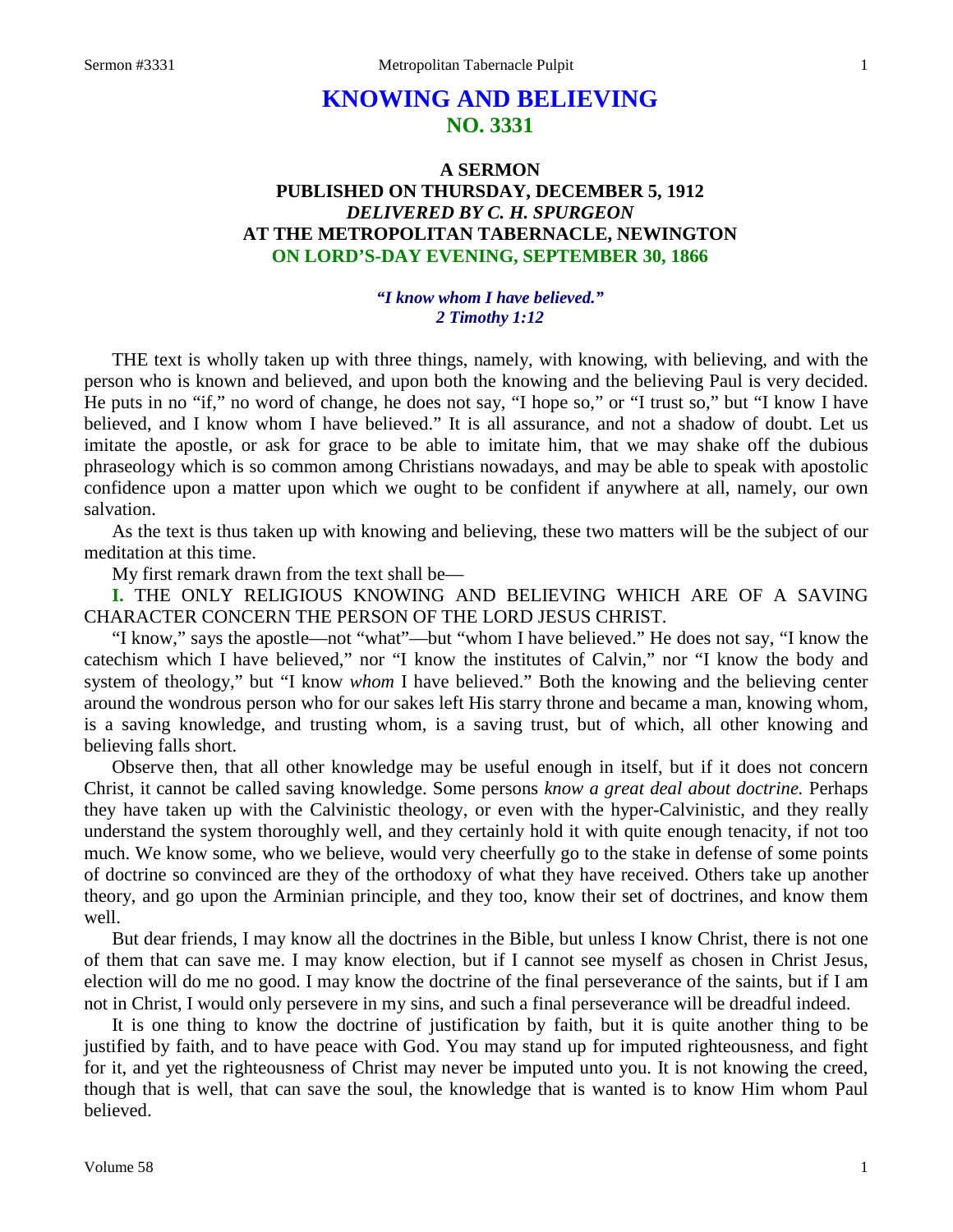And again, a man may know something more than doctrine. He *may know a great deal about experience*. There is a class of persons who sneer at doctrine. They call the doctrinal preacher a mere "letter man," as for themselves, they talk about deep experience. They have a consciousness of having a corrupt heart. They have discovered that they have evil tempers (by the way, other people too, have discovered it)! They have discovered that they have defiled natures, and everybody can see that they are not sinlessly perfect.

But strange delusion, because they know the disease, they fancy they have been healed. Because they have perception enough to see they are spiritually bankrupt, they therefore imagine that their debts are paid. Because they feel themselves to be in the Slough of Despond, they dream they are on the rock.

But there is a vast difference between the two things. A man may think he has an experience of his own emptiness, nay, he may truly possess it, but if it does not drive him to Christ, if he does not come and rest on the Lord Jesus, all his experiences are of no saving value. The foundation of the soul's salvation is not experience of any or every kind, but the finished work, the meritorious blood and righteousness of our Lord and Savior.

There are some too, who not only know experience and doctrine, but who also *know how to talk of them.* They have mingled with Christian people until they can get up their phraseology, and as some Christians have cant expressions, these people can "cant" in any quantity and to any extent. They can talk about their "poor souls," and about "the dear Lord," and use all those other precious phrases of hypocrisy which lard some religious publications, and which are to be found in the conversation of some people who ought to know better. They use these expressions, and then when they get in among the people of God they are received with open arms, and they fancy that because they can talk as Christians talk it is all well with them.

But oh, remember that if a parrot could call you "father" it would not, for all that, have become a child of yours, and that a foreigner may learn the language of an Englishman but never be an Englishman, but remain a foreigner still. So too, you may take up the language of a Christian, but may never have within you the Spirit of God, and therefore be none of His.

You must know *Him*. "Know thyself," said the heathen philosopher, that is well, but that knowledge may only lead a man to hell. "Know Christ," says the Christian philosopher, "know Him, and then you shall know yourself," and this shall certainly lead you to heaven, for the knowledge of Christ Jesus is saving knowledge—"whom to know is life eternal."

In addition to these valuable pieces of information, there are some who *know a great deal* ABOUT *Christ,* but here I must remind you that the text does not say, "I know *about* Christ," but "I know him." Ah, dear hearer, you may have heard the Gospel from your youth up, so that the whole history of Christ is at your fingers ends, but you may not know Him, for there is a deal of difference between knowing about Him, and knowing Him.

You may know about a medicine, but still die of the disease which the medicine might have cured. The prisoner may know about liberty, and yet lie and pine in his dungeon until, as John Bunyan put it, "the moss grows on his eyelids." The traveler may know about the home which he hopes to reach, and yet may be left out at nightfall in the midst of the forest. Many a man of business knows about wealth, or even concerning the millions of the Bank of England, and yet is a bankrupt or on the verge of poverty. Many a sailor knows about the port, but his ship drifts upon the rock, and all hands go down. It is not enough to know about Christ, it is knowing Christ Himself that alone saves the soul.

And over and above, and in addition to all this, you *may know the Scriptures from youth up.* I suppose I have some—perhaps many—before me, who are well acquainted with almost every chapter in the Bible. You could not be questioned upon any part of it so as to be really nonplussed. You have read the Book, and you continue to read it still, and I approve of your wise choice in so doing, and beg you ever to continue in so excellent a practice. But remember, if you have not the Word of God in your heart it is of small use to have it merely in your head.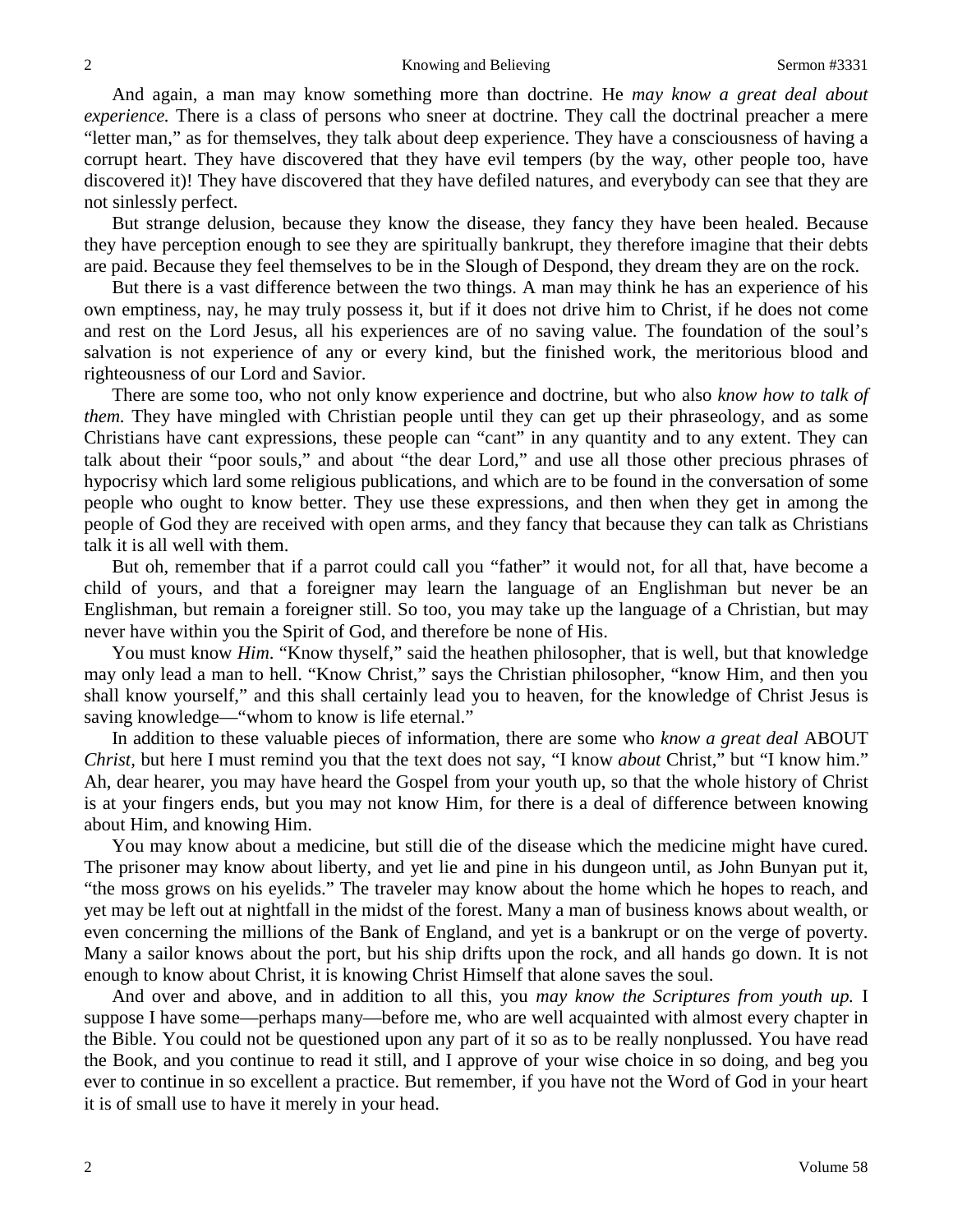#### Sermon #3331 Knowing and Believing 3

Oh, to know Christ is our supreme and tragic want! Not to know texts and Scripture merely, for "the letter killeth, it is only the Spirit that quickeneth," and unless you know Christ you do not know the vital spirit of the Word of God. The only saving knowledge then, is knowing Christ.

Well now, so is it with the exercise of faith. You may *know a great deal about faith,* but the only saving faith is belief concerning Christ. "I know *whom* I have believed." To believe doctrine will not save a man. You may hold all the creed, and be orthodox, and then be no better than the devil, for I suppose that the devil is a very sound theologian. He surely knows the truth. He believes and trembles, but you may know it and not tremble, and so you may fall short of one virtue which even the devil possesses.

A firm belief in what is preached to you is well enough in its way, but to believe a doctrine as such cannot save you. Some have a belief in their minister, and I suppose that is so flattering to us, that you will hardly expect us to speak against it, but of all vices it is one most surely to be dreaded because it is so very dangerous. We charge you in the sight of God, always weigh what we have to say to you, and if it be not according to Scripture, cast it away as you cast away refuse.

Take nothing merely because we say it, let nothing that we preach be received upon our *ipse dixit,* but let it be tried and tested by the Word of God, for otherwise you may be led by the blind, and "if the blind lead the blind, they shall both fall into the ditch."

Ah, what multitudes of persons there are in England who are beginning to get their fellow man to perform their religion for them! They are too lazy to think, they are too idle to use whatever brains they have, and therefore they get some mere simpleton who thinks that God is pleased with his putting on a white gown or a blue dress, or a black gown or green dress, a scarlet gown or mauve dress, is pleased with burning candles in the daylight, and pleased with making a pungent odor in the church—they get such a creature as this to do their religion for them, and then they lie down at night to rest, feeling perfectly satisfied that God is satisfied and they are all right.

Oh, I charge you believe not this delusion! It is not believing in a priest that will save you. Believing in the priest may be your ruin, but believing in Christ is the really vital point, the one thing that truly matters. He that believeth on Christ is saved, but he that believeth even the Pope of Rome shall find that he believeth to his own eternal ruin.

Then again, it is not *believing in ourselves.* Many persons believe thoroughly in themselves. The doctrine of self-reliance is preached in many quarters nowadays. I suppose that what is meant by the term is a good mercantile possession, a business virtue, but it is a Christian vice as towards spiritual things, and emphatically towards the soul's salvation. Self-reliance in this matter always ruins those who practice it.

Rely on self! Let night rely on her darkness to find a light, let emptiness rely on its insufficiency to find its fullness, let death rely on the worms to give it immortality, let hell rely upon its fire to make it into heaven—such trusts as these would be equally strong with those of the sinner who relies upon himself for salvation. Your belief must not be that *you* can force your way to heaven, but you must believe *Him,* for aught else is an unsaving faith.

You see then, that the knowledge which saves, and the belief which saves, both hang upon the cross, they both look to the wounds of that dear man, that blessed God, who was there the propitiation for our sins, and who suffered in our room and stead.

My hearer, are you trusting Christ? Are you hanging upon Him as the vessel hangs upon the nail? Do you know Him as a man knows his friend? Do you seek to know more of Him? Is He all your salvation and all your desire? If not, take home this solemn warning, whatever else you know, you are ignorant still, and whatever else you believe, you are an unbeliever still, except you know and believe in Him, who is the Savior of men.

I pass on now to a second point, which is this—

**II.** THAT KNOWLEDGE WITHOUT FAITH IS VAIN.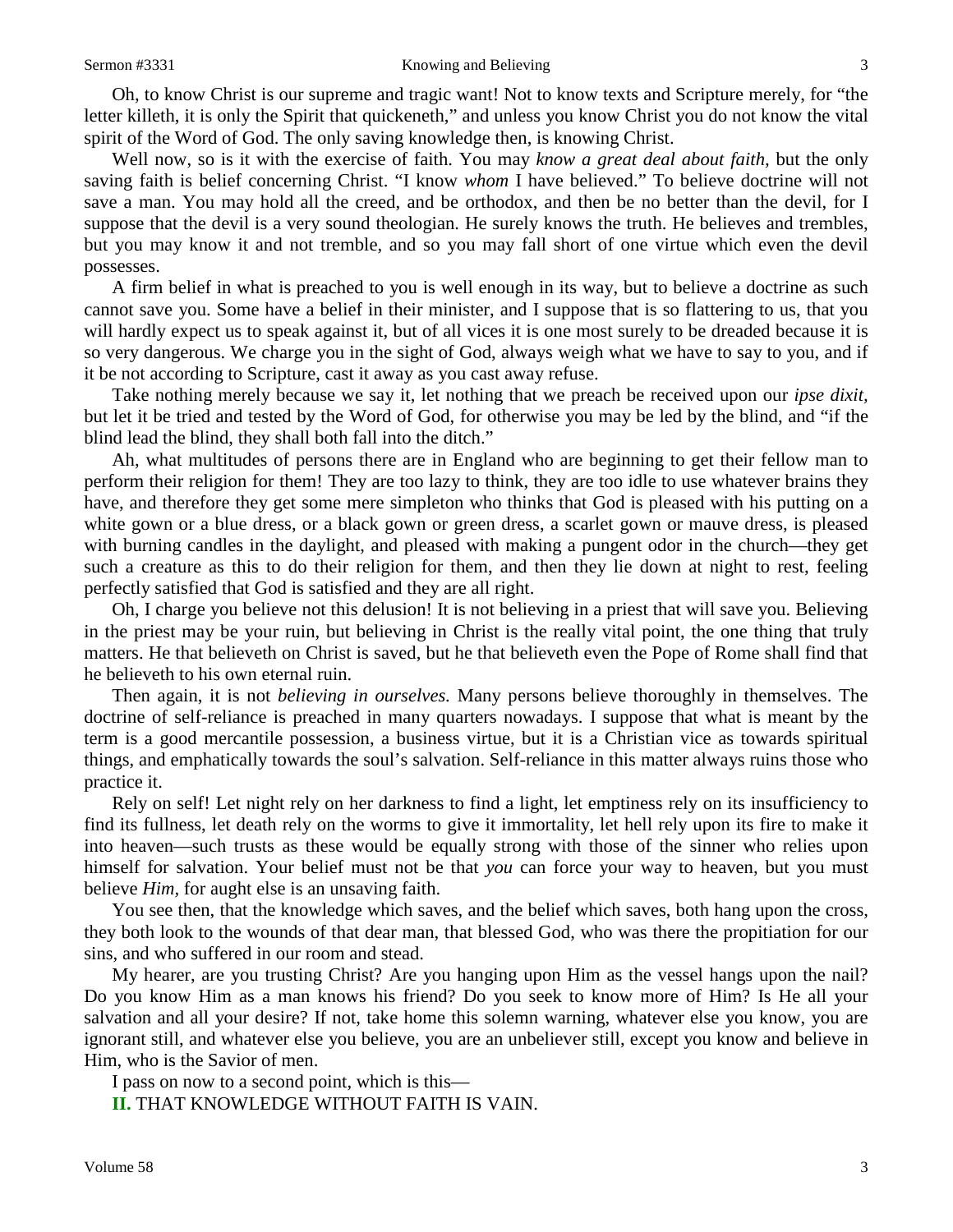This is to try to balance with but one scale, to run a chariot on one wheel. You have the double matter here. "I *know* whom I have *believed."* It is good to know, but knowledge must be crowned with faith. It has been remarked that Paul does not say, "I know of whom I have heard." He does not say, "I know of whom I have read," he does not say, "I know of whom I have preached," but "I know whom I have believed." Here he hits the nail on the head. Knowledge is useful in the bud, mere reading, preaching too, are well as an exercise, but believing is the fruit which must grow upon the tree of knowledge or else the knowledge will be of little use to us.

Now, my dear friends, I know that I am addressing many of your class, many who know Christ in a certain sense, know much about Him. You know of His nature, you believe Him to be true deity, you know Him to be human like yourselves, and for man's sake made man. You know His life. You have often read it. You often like to dwell upon the incidents of it. It is a genuine and great pleasure to sing of Bethlehem and its manger, of Cana and its marriage. You have turned over the pages of that life of lives, and felt enraptured with this matchless masterpiece of biography.

You are well acquainted too, with His death, it has often drawn tears to your eyes when you have thought of the shame and the spitting and the crown of thorns. You know something concerning His expiring cries. Your imagination has often pictured to you the wounded body of that dread Sufferer. You have thought that if you had been there, you would have wet His feet with your tears, so did you sympathize with Him. You know of His burial and of His resurrection too, and you have sweetly joined with us when we have been singing—

### *"Angels, roll the rock away, Jesus Christ is risen today,"*

and you have not been behind hand when we have been singing of His ascension. Your eyes have flushed with fire when you have heard the words—

> *"They brought His chariot from on high, To bear Him to His throne; Clapped their triumphant wings and cried, 'The glorious work is done.'"*

You know that He reigns in heaven. You know that He has prepared mansions for His people. You know that He intercedes for sinners. You expect that He will come. You are a believer in His second advent, and when the *Te Deum* has been sung in your hearing—**"**We believe that thou shalt come to be our Judge," you have said, "Ay! I do—I do—believe it."

Now, if you know all this, you know that which it is very important to be known, but if you stop short there, where are you? Why, I have no doubt there have been hundreds who knew this, but who have given their bodies and souls to the devil, and have lived in open sin, day by day.

If you could go to the condemned cell tonight, I should not wonder if the wretch confined there knows all this. If you were to go into the flaunting gin palaces, which are scattered to our shame and curse all over London, where men and women are drinking liquid fire at this very moment, you would find that half of them know all this, but they do not drink any the less for it. If you were to go into the lairs of vice, you would find that the most abandoned know all this, but it does them no service.

And I will add also this, that the lost spirits in hell went there knowing all this, and the devil himself knows it all, but he remains a devil still. Ah, my hearer, I charge you before God, do not sit down and say, "I know, I know, I know." Do you believe? Do you believe?

The common answer given very frequently to the city missionary is just this, men say to them, "There is no need for you to come here and tell me anything, I know all about it." Ah, but do you believe in Jesus? What is the good of your knowing unless you believe? I do not think that the most of you who go to places of worship want so much instruction in divine truth as you want an earnest appeal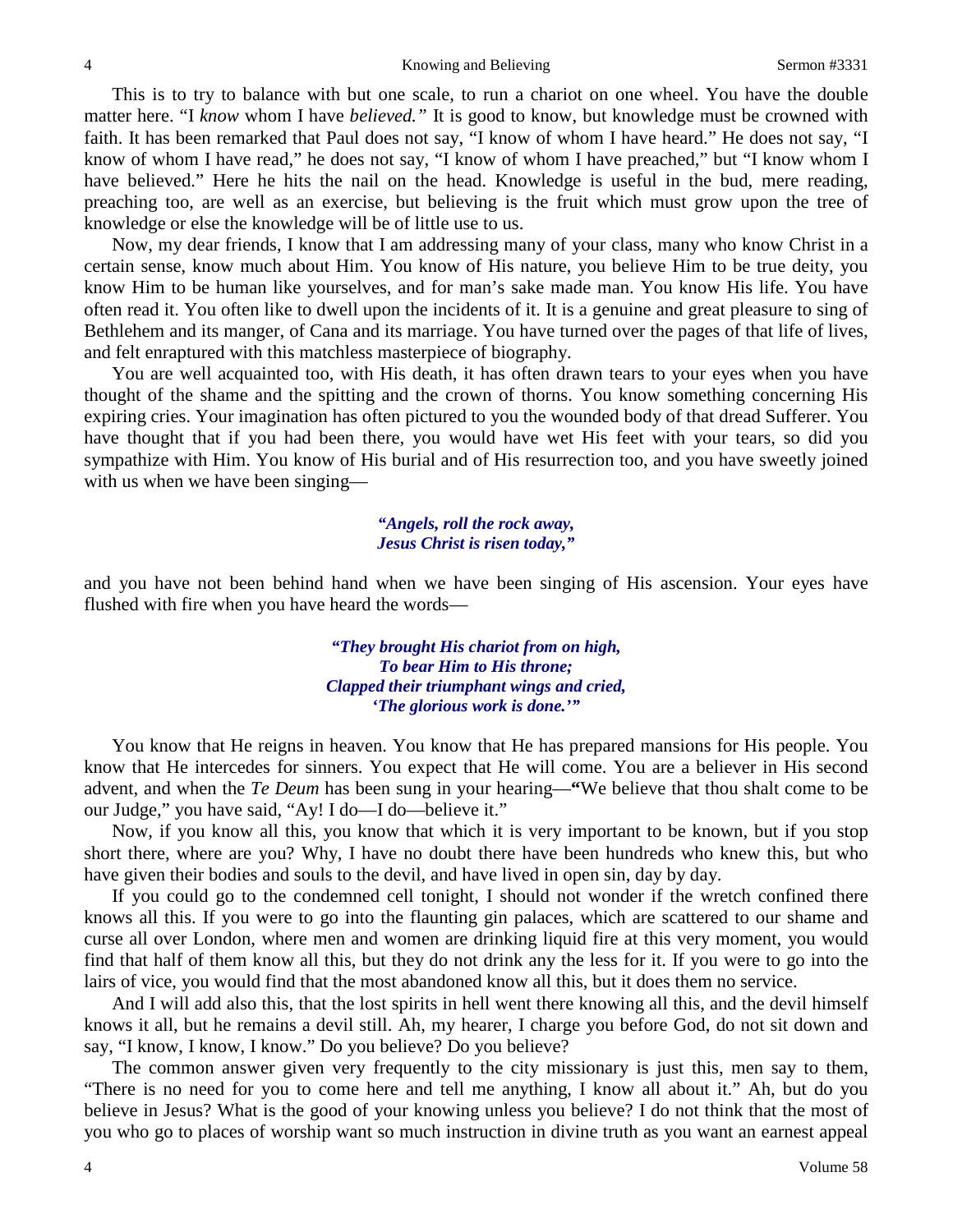#### Sermon #3331 Knowing and Believing 5

to your hearts not to stop short at instruction. You do know, and that, indeed, shall be, indeed, part of your damnation, that you had the light but you would not see, that Jesus came into your streets, and came nigh unto you, but you would not have Him. The medicine was there, but you died because you would not take it. The food was on the table, but you would sooner perish with hunger than receive it as the free gift of heaven.

Ah, my hearer, your knowing should not benefit you, but will be a plague to you. The poor savage in his kraal in Central Africa who never heard the name of Jesus, shall die with at least this mitigating circumstance, that he never rejected the Savior's love. The million a month who die in China—for a million do every month die in China—the million who die every month in China die with this one solace, at any rate, that they never sinned against the light of Christianity, nor rejected the truth as it is in Jesus.

This is more than you could say. This is a clout which will never be held to your armhole. This will never help to make a dainty couch for you, when you make your bed in hell. The responsibility of having known shall add remorse to the whips of accusing conscience, and make perdition more terrible still. Oh, may God grant that we may not stop short with knowledge alone, but may know Christ as Him whom we have believed! But still we have in the next place—

### **III.** FAITH WITHOUT KNOWLEDGE IS BUT A BIRD WITH ONE WING.

The old faith of the fuller is coming back in some places today. You remember what the fuller said, "Yes, he believed, he believed, what did he believe?" He believed, "What the church believed." And what did the church believe? "Well, the church believed—well, what he believed." And pray what did he and the church together believe? "Why, they both believed the same thing." Ah, how many there are of that sort today! They say, "We think he ought to be sincere, you know, and if he is sincere, it does not matter much whether it is absolutely true. He need not trouble greatly to inquire whether what he believes is Scriptural or not, or whether it is according to God's revelation, that will take up too much of his time and thought, and look too much like being obedient to God's will. Just be sincere, you know, and then, hit or miss, whatever your mother or father happened to be in religious character, go at it with all your might and it will be all right."

Now unfortunately, that does not happen to be the truth, because we do not find people in this world getting on in proportion to their sincerity. I suppose our friends who bought Overend and Gurney's shares were sincere enough in their belief that they were buying a good thing, but I should fancy that their opinions have undergone a change of late. No doubt there have been persons who have taken prussic acid, sincerely believing that it would benefit them, but I suppose it has killed them, notwithstanding their sincerity.

If a man should travel due south in order to get to the Orkney Islands, however sincere he might be, he would probably discover himself in the Bay of Biscay before long. The fact is, it is not sincerity alone, it is the studious endeavor to find out what the right is, and what the truth is, that is the only safe way for us. We do not, therefore, ask you to believe without knowing what you are to believe. It is impossible. Do not think a man can hold in his hands four or five doctrines and say to you, "Do you believe them?" "Well, but what are they?" "Never mind, you are a true believer, and you must believe them without knowing them."

A man who has no power of belief at all says, "Oh, yes, I believe, I will kiss your feet if necessary, or do anything you like to tell me." But the thoughtful man, the man who is likely to be saved, says at once, "I find it impossible to believe until I first know what I am to believe."

I have sometimes thought when I have heard addresses from some revival brethren who had kept on saying time after time, "Believe, believe, believe," that I would like to have known for myself what it was we were to believe in order to our salvation. There is, I fear, a great deal of vagueness and crudeness about this matter.

I have heard it often asserted that if you believe that Jesus Christ died for you, you will be saved. My dear hearer, do not be deluded by such an idea. You may believe that Jesus Christ died for you, and may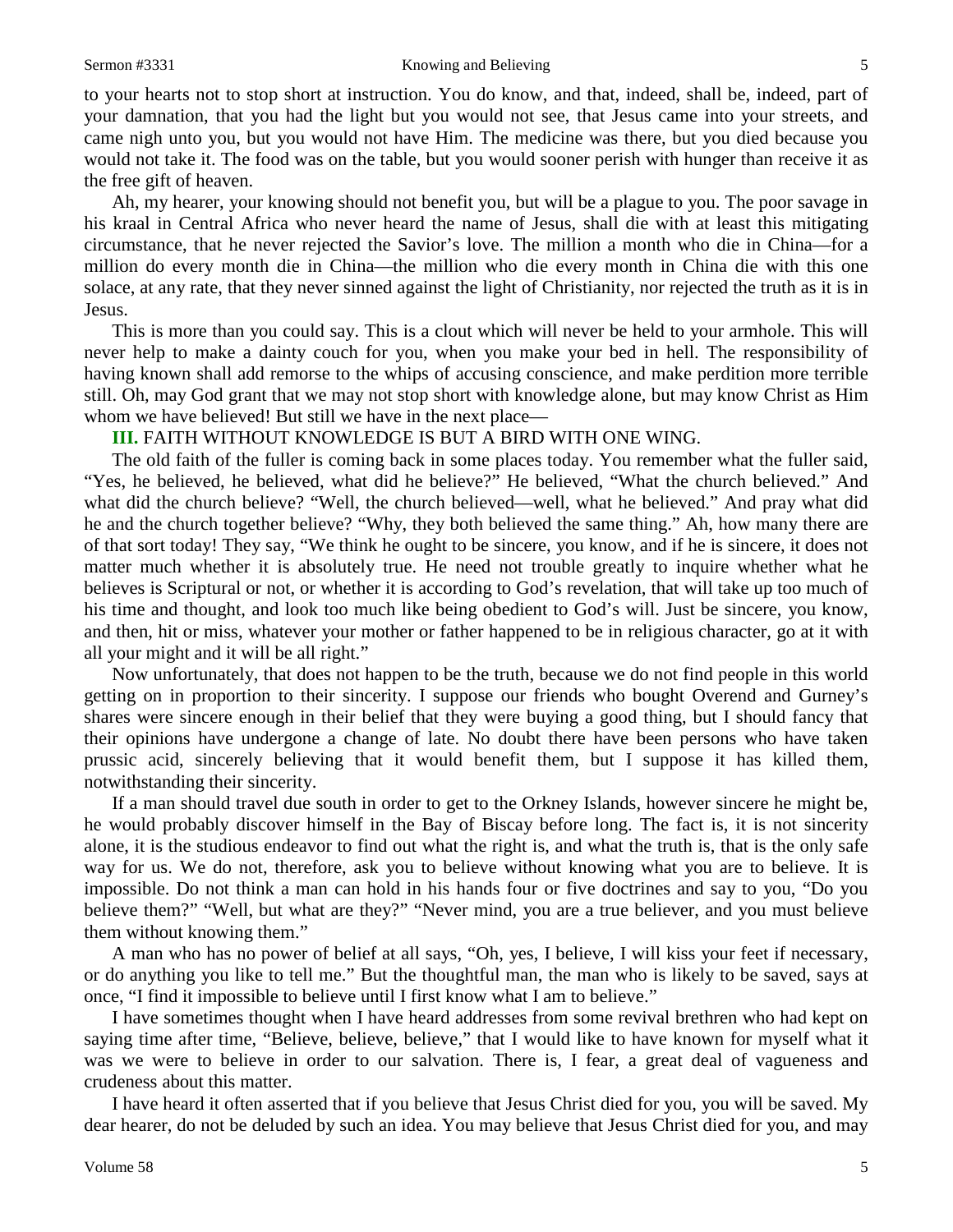believe what is not true, you may believe that which will bring you no sort of good whatever. That is not saving faith.

The man who has saving faith afterwards attains to the conviction that Christ died for him, but it is not of the essence of saving faith. Do not get that into your head, or it will ruin you. Do not say, "I believe that Jesus Christ died for me," and because of that feel that you are saved. I pray you to remember that the genuine faith that saves the soul has for its main element—trust—absolute rest of the whole soul—on the Lord Jesus Christ to save me, whether He died in particular or in special to save me or not, and relying as I am, wholly and alone on Him, I am saved.

Afterwards I come to perceive that I have a special interest in the Savior's blood, but if I think I have perceived that before I have believed in Christ, then I have inverted the Scriptural order of things, and I have taken as a fruit of my faith that which is only to be obtained by rights, by the man who absolutely trusts in Christ, and Christ alone, to save.

The matter, then, which saves is this—a man trusts Christ, but he trusts Christ because he knows Him. See! He knows Christ, and therefore he trusts Him. How does he come to know Him? Well, he has heard of Him, he has read of Him, he seeks Him in prayer, and when he has learned His character, he trusts Him. Occasionally young converts will say to us, "Sir, I cannot trust Christ." I never try to argue with them about it, but say, "Then you do not know Him, because to know Christ truly is sure to bring trust."

I believe there are some men in the world whom you have only to know to trust because they are so transparently honest, so clearly truthful, that you must trust them. The Savior is such a character as that. Let me tell you, sinner, God was made flesh, and dwelt among us, do you believe that? "Yes." He lived a holy life, He died a painful death, the merit of His life and death is set to the account of every one who trusts in Him, and He declares that if you trust in Him He will save you. Now you can trust Him surely.

You say, "No, I cannot." Why not? Is He not able? He is divine, therefore you cannot raise the question. Is He not willing? He died, that argues willingness surely to do a less thing, since He has done the greater. You cannot doubt that surely! The life of the Lord Jesus Christ is an answer to every form of doubt. Do you know, I feel with regard to Christ myself, that instead of its being any difficulty to trust Him, I find it very difficult not to trust Him, if I cannot find any reason why I should distrust Him.

I was turning over the other day some odds and ends of my own brain to see if I could find any reason why Christ should not receive my soul. Well, I could not find half a one, but I could think of twenty thousand reasons why I should believe in Him to save me, even if I had a million souls. I feel as if His way of saving is so magnificent, and the working of it out so divinely generous, that His sufferings were so great, His person is so glorious, that I could not only cast my one soul on Him, but fifty thousand souls if I had them. Why, I cannot find any reasonable ground for doubting Him. Soul, I would to God that you would think of Him in the same light!

### *"He is able, He is willing*: *Doubt no more!"*

You know something of Him, oh, may God give thee grace to add to your knowledge, trust, and then shall you have true saving faith.

Let it be remarked here that in proportion as our genuine knowledge of Christ increases, so we shall find that our trust in Him will increase too. The more we know Christ, the more we shall trust Him, because every new piece of knowledge will give new arguments for immovable confidence in Him.

Oh, if you have not seen Christ, I can understand your doubting Him, but if you have leaned your head upon His bosom, if He has ever kissed you with the kisses of His lips, if He has ever taken you into His banqueting house, and waved His banner of love over you, I know you will feel, "Doubt Thee, Jesus, doubt Thee? Why, how can I? I know the power of Your arm, I know the love of Your heart, I know the efficacy of Your blood, I know the glory of Your person, I know the faithfulness of Your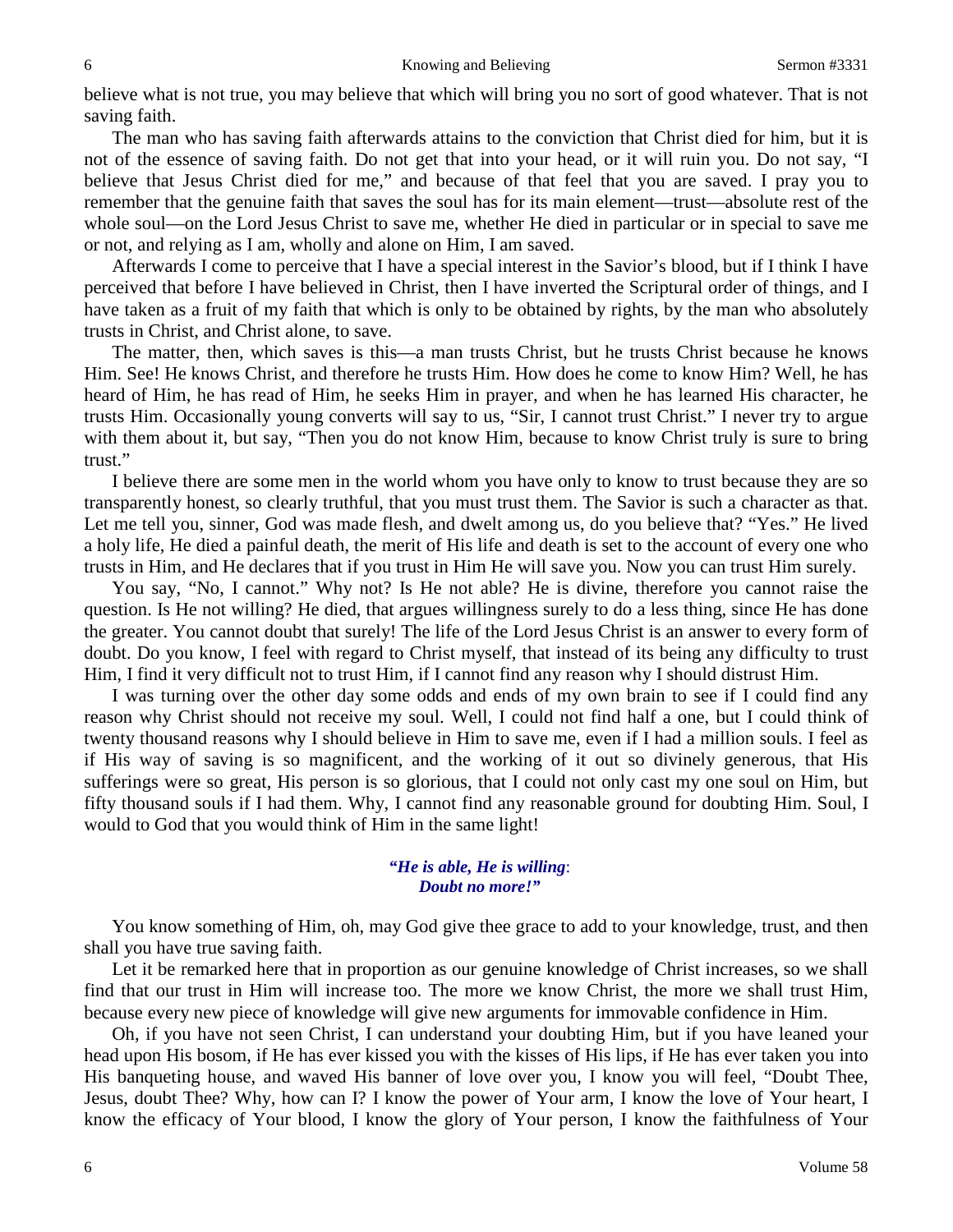Word, I know the immutability of Your oath, and I can trust You, and either sink or swim, my soul casts herself upon You, You blessed Savior." And now there may be some present who are saying, "I cannot say I know whom I have believed."

## **IV.** "HOW CAN I KNOW THAT I MAY BELIEVE IN HIM?"

The answer is, search the Word of God with a desire to find Him. Seek out the most Christ-exalting ministry in your neighborhood, in whatever denomination you can find it, and listen to it with all your ears and with all your heart. Get you to your chamber and there seek the Lord to illuminate you in the matter of the Lord Jesus Christ. Ask Him to reveal His Son in you.

I tell you this, faith comes by hearing and by hearing the Word of God, and when to these is added earnest seeking you shall not be long without finding Him. They who seek Christ are already being sought of Him. You who desire Him shall have Him, you who want Him shall not be long without Him. It is to have Christ to some degree, to hunger and to thirst after Him, and when you feel that you cannot be content without Him, He will not let you be, but will soon come to you.

I believe there are some who will get peace with Christ tonight! Do you understand it, dear friend? You have nothing to do, you have nothing to be*, y*ou have not even anything to learn, except that Jesus Christ came into the world to save sinners, and that He is able to save unto the uttermost them that come unto God by Him. You know that. Now, trust Him, and if you do, it is all done, and you are saved. If you have trusted in Him whom God has revealed as your Savior, it is not a matter of twenty minutes nor a matter much less of months, but you are saved at once.

> *"The moment a sinner believes, And trusts in his crucified God; His pardon at once he receives, Salvation in full through Christ's blood."*

When a man once gets into the lifeboat, if it were certain that the lifeboat would never sink, he is saved as soon as he gets in. Now, the act of faith does, as it were, put us into the lifeboat of Christ Jesus, and we are saved directly. You may have many a tossing, but you will get safe to land at last.

If you want faith you must get it, as I have told you, by knowing Him, studying the Word of God, listening to it, and seeking His face, but make use of what you know, or else what you know will be like the stale manna, and will be of no use to you. Believe it as you know it, use it up as you get it, and if you already know Christ to be a sinner's Savior, and know that you are a sinner, then come tonight and put your trust in Him, and be of good cheer, and He will never, never, never cast you away. And now, lastly, I should like to ask a question, and it is this—

### **V.** HOW MANY ARE THERE WHO DO KNOW CHRIST?

We all know something of which we are a little proud, but "I know, I know, I know," is a very poor thing to say when you do not know Christ. "I know," says my young friend over there who has been to Oxford or Cambridge University, "I know So-and-so." "I know," says another, "such and such a special line of distinguished thinking."

But do you know Christ, my dear friend? "Ah, thank God," says one upstairs, and another good soul below, "we can hardly read, sir, but we do know Him." I would change places with you, friends, much sooner than I would with the most learned of men who do not know Christ, because when they come to the gates of death, you know, he who keeps the gate will not say, "Do you know the classics? Have you read Horace? Have you studied Homer? Do you know mathematics? Do you understand logarithms or conic sections?" No, but he will say, "Do you know Christ?" and if you scarcely even know your own native tongue, yet if you know Christ the gates of heaven shall fly open to let you in.

Now, do you know Christ? Do let the question go round to each one, "Do I know Christ?" Well then, do you believe Christ? Do you trust Christ? "Yes, thank God!" says one, "with all my imperfections I can sing the hymn—

*"On Christ the solid rock I stand,*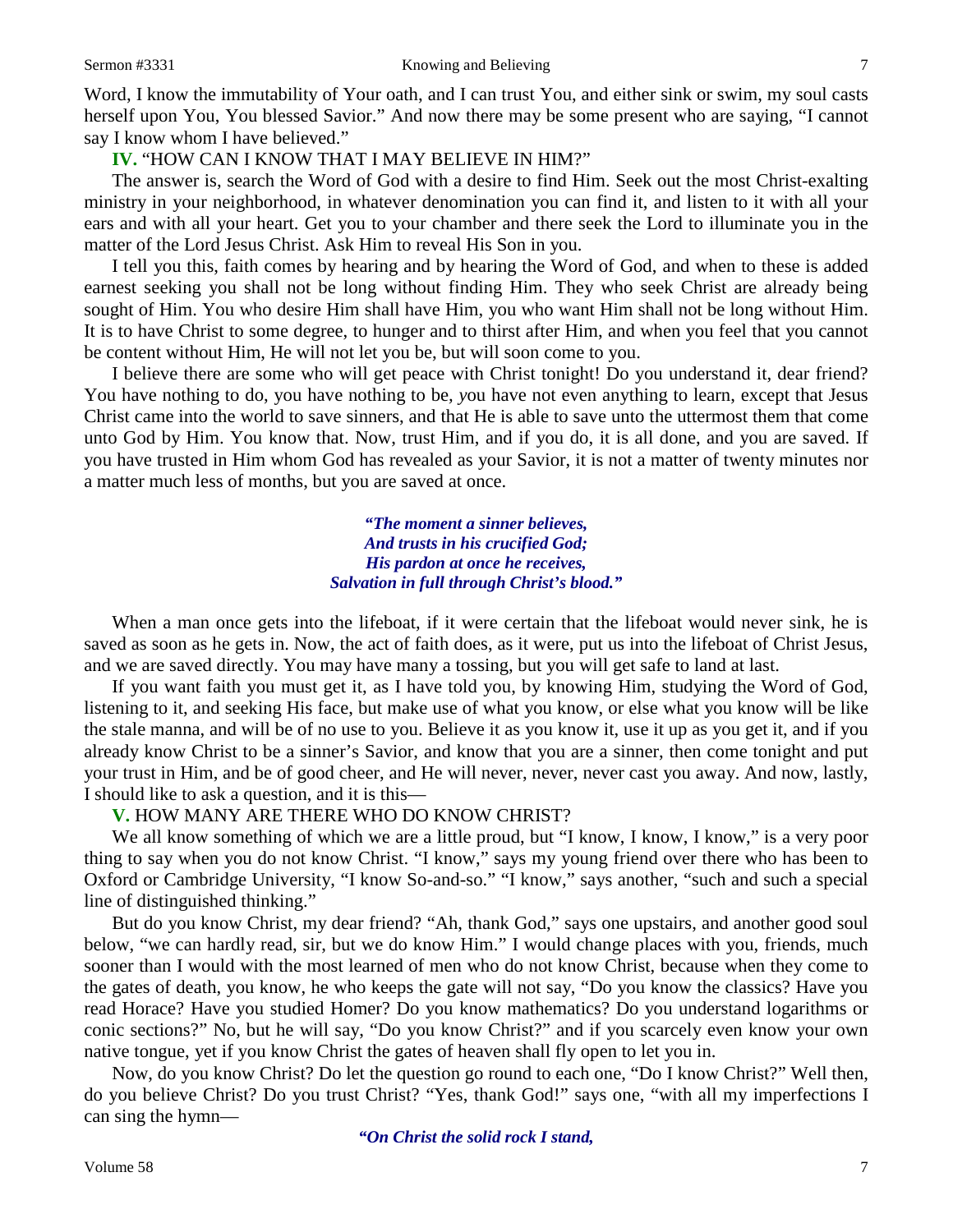### *All other ground is sinking sand."*

Oh then, brethren, let us be of good cheer, for trusting Him, He will never fail us, believing Him, He will never leave us, but we shall see His face in glory. Oh, that the day were come! But when it does, to His name shall be all the praise! Amen.

### **EXPOSITION BY C. H. SPURGEON**

### *2 TIMOTHY 4:1-11*

### **Verses 1-2.** *I charge thee therefore before God, and the Lord Jesus Christ, who shall judge the quick and the dead at His appearing and His kingdom; preach the word;*

We are not to use such strong language as this, unless there is some sufficient reason for it. We must not be too hot upon cold matters, but even this is better than to be cold upon matters that require heat.

When John Calvin wished to leave Geneva to complete his studies elsewhere, that man of God, Farrell, knowing how necessary it was for the church that Calvin should remain at Geneva, charged him before God that he dared not go, and hoped that a curse might light upon all his studies, if for the sake of them he should forsake what he held to be his duty. So sometimes, like the apostle, we may before the Judge of the quick and dead, charge men not to forsake their work and calling.

### **2.** *Be instant in season, out of season;*

The Greek word means, "Stand up to it," as when a man is determined to finish his work, he stands right up to it. Stand over your work, putting your whole strength into it, up-standing over it. "In season, out of season," because the Gospel is a fruit which is in season all the year round. Sometimes these "out of season" sermons, preached at night or at some unusual time, have been of more service than the regular ordinances of God's house.

Mr. Grimshaw used to ride on horseback from village to village throughout the more desolate parts of Yorkshire, and wherever he met with ten or a dozen people, he would preach on horseback to them, preaching sometimes as many as four and twenty sermons in a week. That was being instant "out of season" as well as "in season." So should God's Timothys be, and indeed, all of us.

**2.** *Reprove, rebuke, exhort with all longsuffering and doctrine.*

That is, do not exhort with mere declamation, but put some argument into your exhortation. Some men think it quite enough to appear to be in earnest, though they have nothing to say. Let such exhorters remember that they are to exhort with doctrine, with solid teaching.

**3.** *For the time will come when they will not endure sound doctrine; but after their own lusts shall they heap to themselves teachers, having itching ears;*

When men have not good preachers, they are sure to have a great many of them. Those nations which have the worst priests always have them in swarms. So let us be thankful if God sends us a glowing and zealous minister, for even those who count it an affliction to have a minister, would be more afflicted if they had not a good one.

But how evil it is when men get itching ears, when they want some one to be perpetually tickling them, giving them some pretty things, some fine pretentious intellectualism. In all congregations there is good to be done, except in a congregation having itching ears. From this may God deliver us.

**4.** *And they shall turn away their ears from the truth, and shall be turned unto fables.*

When a man will not believe the truth, he is sure ere long to be a greedy believer of lies. No persons are so credulous as skeptics. There is no absurdity so gross but what an unbeliever will very soon be brought to receive it, though he rejects the truth of God.

**5-6.** *But watch thou in all things, endure affliction, do the work of an evangelist, make full proof of thy ministry. For I am now ready to be offered, and the time of my departure is at hand.*